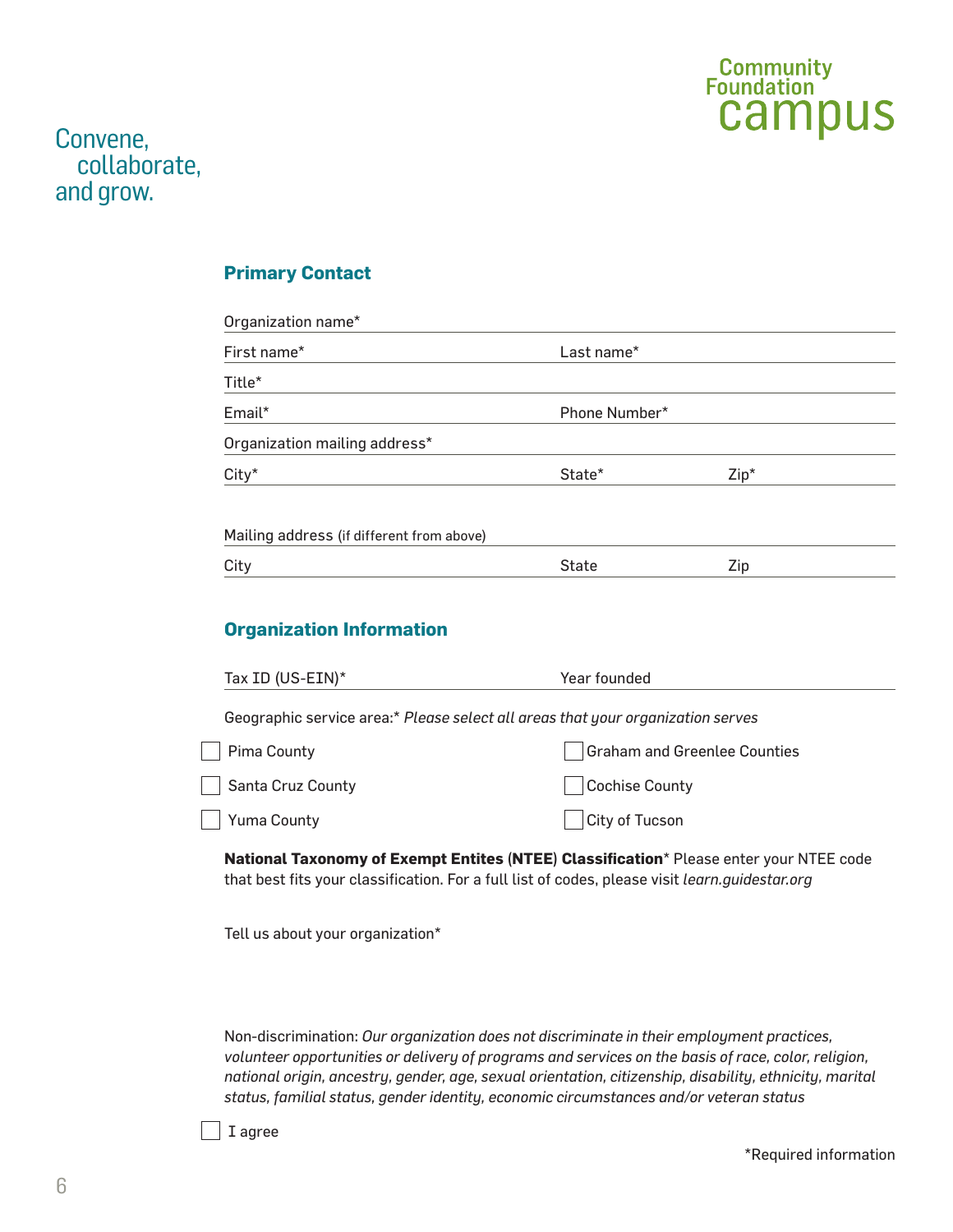

#### **Required Documents**

Please send us the following in PDF form or hard copy:

- Balance Sheet (most recently completed fiscal year)
- Profit and Loss Statement (most recently completed fiscal year)

#### **Year-End Balance Sheet**

Name

Size

Updated

Notes

### **Year-End Profit and Loss Statement**

| Name         |  |  |
|--------------|--|--|
| Size         |  |  |
| Updated      |  |  |
| <b>Notes</b> |  |  |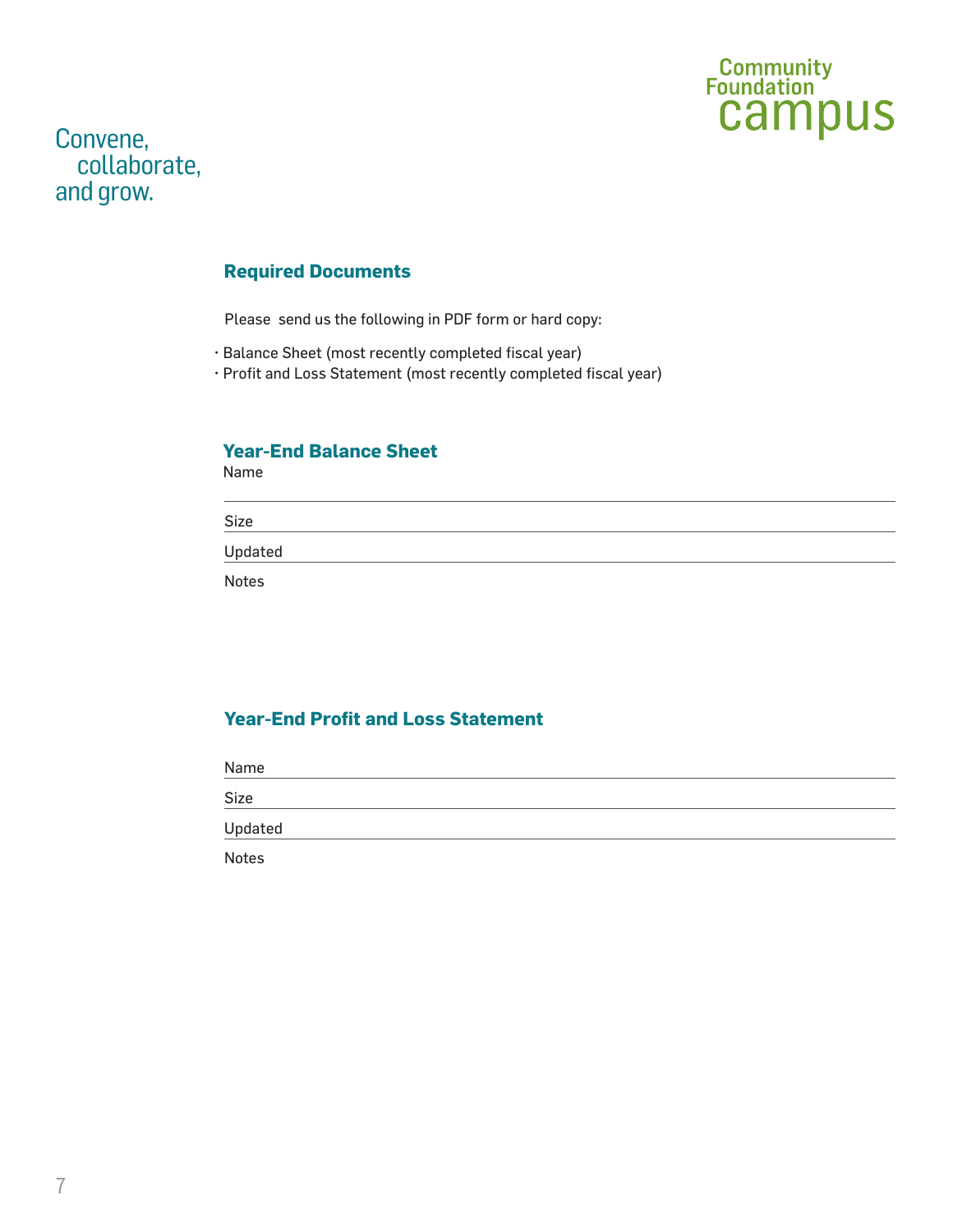

### **Community Foundation Campus Questions**

1. Why does your organization complement the purpose of the CF Campus? Please state up to three reasons:\*

1.

2.

3.

- 2. Has your organization participated in cooperative and collaborative partnerships in the last two years? Please provide up to three examples (*e.g. your organization hold*):\*
	- 1.

2.

3.

3. What else would you like us to know? (*optional*)